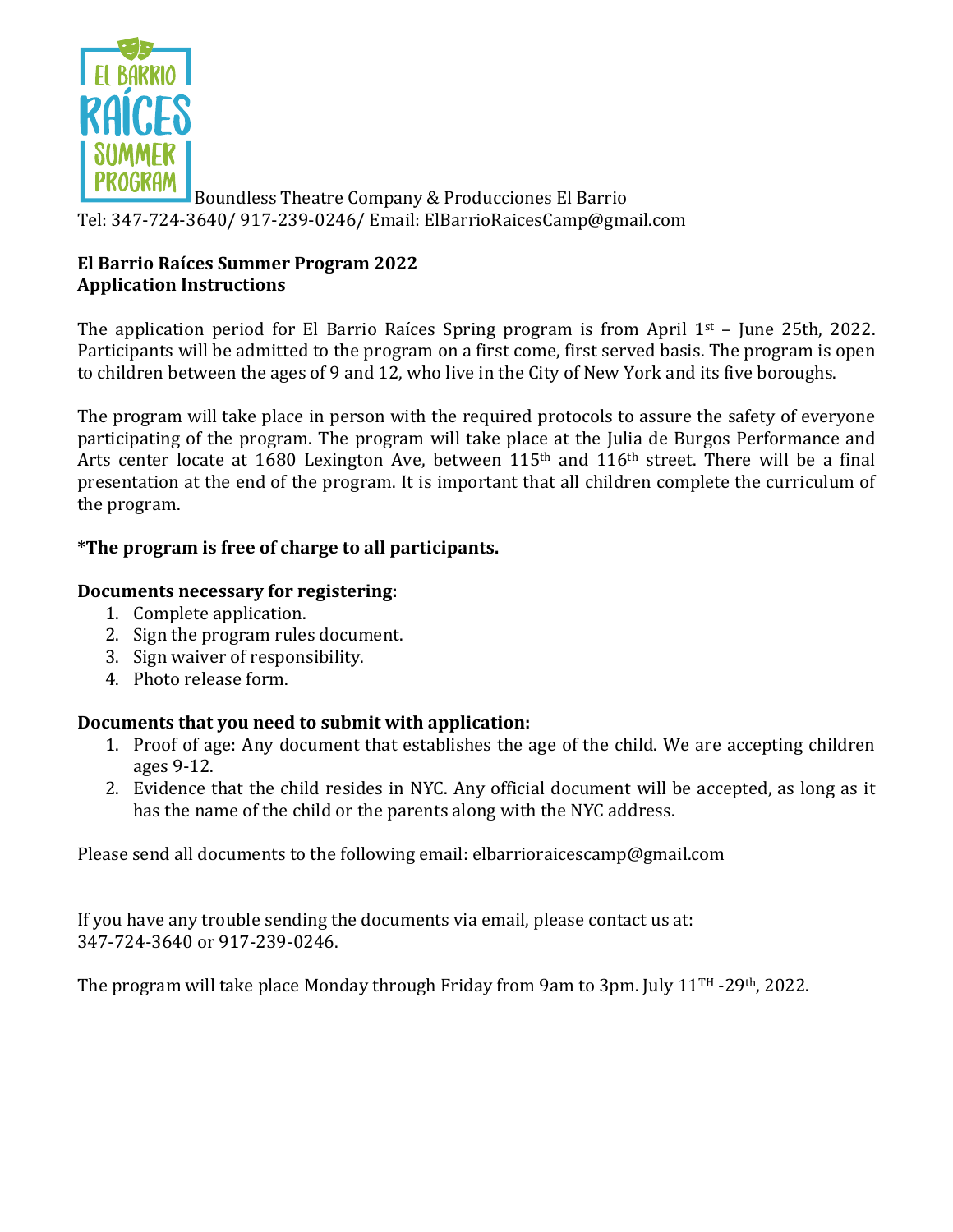

### Boundless Theatre Company & Producciones El Barrio Tel: 347-724-3640/ 917-239-0246/ Email: ElBarrioRaicesCamp@gmail.com **El Barrio Raíces Summer Program Application 2021**

|                                        | This program is free of charge for children ages 9-12 that reside in one of the five NYC boroughs.<br>For questions, please contact via phone or email.<br>Registration period: April 1st to June 25th, 2022.<br>Program dates: Monday through Friday 9am to 3pm |  |  |  |
|----------------------------------------|------------------------------------------------------------------------------------------------------------------------------------------------------------------------------------------------------------------------------------------------------------------|--|--|--|
|                                        |                                                                                                                                                                                                                                                                  |  |  |  |
|                                        |                                                                                                                                                                                                                                                                  |  |  |  |
|                                        |                                                                                                                                                                                                                                                                  |  |  |  |
| document that confirms date of birth.) | Please remember to attach proof of age. (Birth certificate, passport, school Id, medical record, any                                                                                                                                                             |  |  |  |
|                                        |                                                                                                                                                                                                                                                                  |  |  |  |
|                                        |                                                                                                                                                                                                                                                                  |  |  |  |
|                                        |                                                                                                                                                                                                                                                                  |  |  |  |
|                                        |                                                                                                                                                                                                                                                                  |  |  |  |
|                                        |                                                                                                                                                                                                                                                                  |  |  |  |
|                                        | Remember to send proof of residence of NYC or any of the five boroughs.                                                                                                                                                                                          |  |  |  |
|                                        |                                                                                                                                                                                                                                                                  |  |  |  |
|                                        |                                                                                                                                                                                                                                                                  |  |  |  |
|                                        |                                                                                                                                                                                                                                                                  |  |  |  |
|                                        | On what school grade is the participant registered for school year 2022-2023? _____________________                                                                                                                                                              |  |  |  |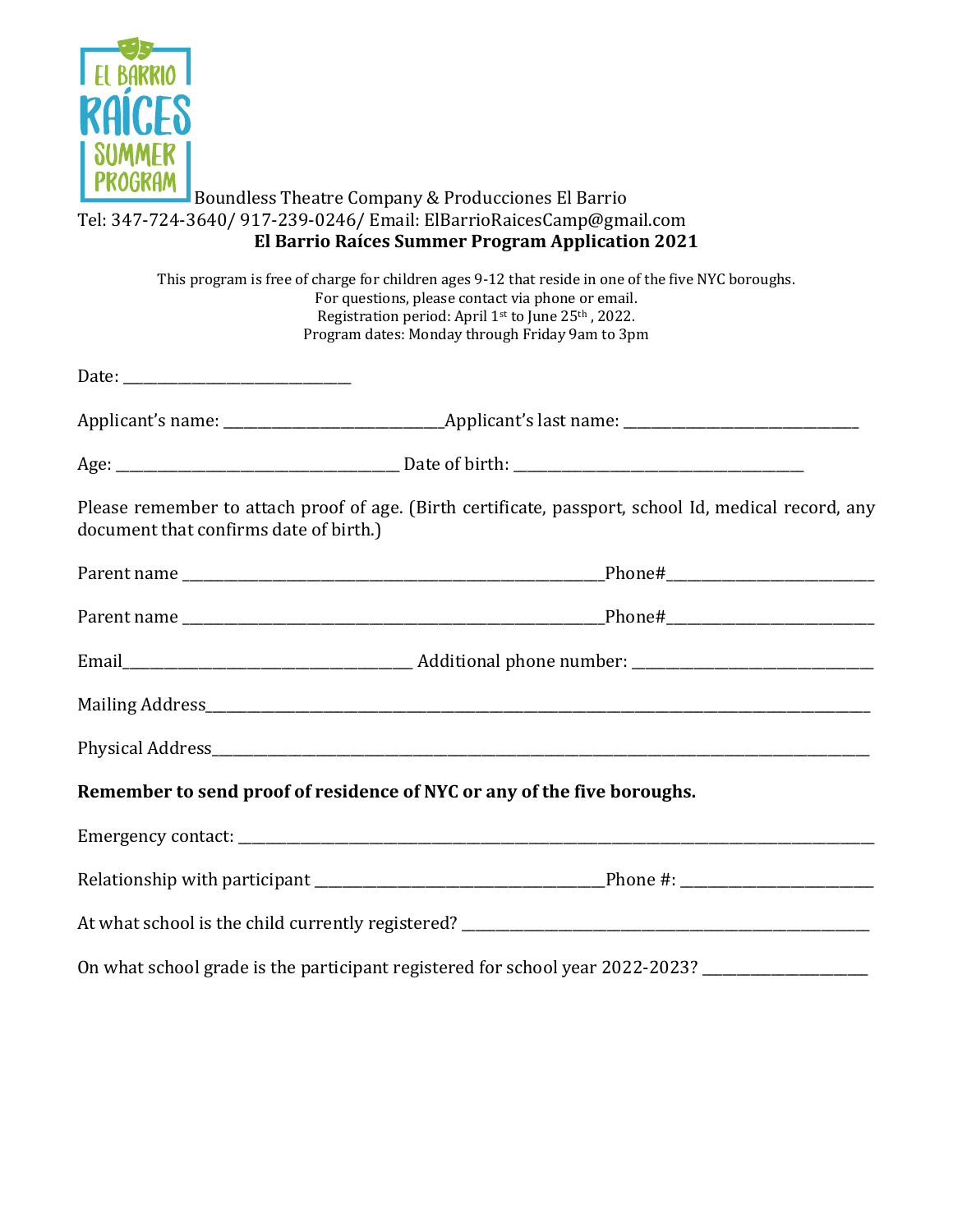

Boundless Theatre Company & Producciones El Barrio Tel: 347-724-3640/ 917-239-0246/ Email: ElBarrioRaicesCamp@gmail.com

### **REGULATIONS AND CODITIONS**

- 1. Registration is limited to 20 students.
- 2. Participants will be registered on a first comes first served basis.
- 3. Those children that register in the program, need to be present at all classes.
- 4. The program is available to children between the ages of  $9-12$ . We require proof of age when registering.
- 5. The program is for children that live in the five boroughs of NYC. Please provide proof of residence.
- 6. El Barrio Raíces Summer Program will take in person with the required safety measures established by the government.
- 7. The program will take place Monday through Friday from 9am to 3pm, July 11<sup>th</sup> to July 29<sup>th</sup>, 2022.
- 8. There will be a final presentation July 29<sup>th</sup>, 2022 at 6pm at the Julia de Burgos Theater. There will be in person audience and it will also be broadcasted live on YouTube and on our social media channels. The final presentation is free of cost and it is open to parents, family, friends and anyone interested.
- 9. El Barrio Raíces Spring Program is free of charge for all participants.
- 10. If the participant needs to be absent for a justifiable reason, please let us know ASAP.
- 11. If a participant is absent twice they won't be able to return to the program.
- 12. It is important that participants arrive on time to their classes. Two lateness will count as an absence.
- 13. We provide and encourage an atmosphere of respect between participants, parents and teaching artists.
- 14. Participants should wear comfortable clothing and shoes.
- 15. The use of tabaco, drugs (legal or illegal), or alcohol is prohibited. Possession of any of these will result in the termination of the program for that participant.
- 16. Nondiscrimination policy: El Barrio Raíces Summer Program and its producers: does not and shall not discriminate on the basis of race, color, religion (creed), gender, gender expression, age, national origin (ancestry), disability, marital status, sexual orientation, or military status, in any of its activities or operations. These activities include, but are not limited to, hiring and firing of staff, selection of volunteers and vendors, and provision of services. We are committed to providing an inclusive and welcoming environment for all members of our staff, clients, volunteers, subcontractors, vendors, and clients

I (parent/guardian name in print) \_\_\_\_\_\_\_\_\_\_\_\_\_\_\_\_\_\_\_\_\_\_\_\_\_\_\_\_\_\_\_\_\_\_\_\_\_\_\_\_\_\_\_\_\_\_\_understand the authorizations, regulations and conditions stated on this registration form. I also agree that any violation to the regulation and conditions could result in the expulsion of the participant. By signing this registration, I am agreeing to everything stated in such form.

Name of parent or guardian in print

\_\_\_\_\_\_\_\_\_\_\_\_\_\_\_\_\_\_\_\_\_\_\_\_\_\_\_\_\_\_\_\_\_\_\_\_\_\_\_\_\_\_\_\_\_\_\_

\_\_\_\_\_\_\_\_\_\_\_\_\_\_\_\_\_\_\_\_\_\_\_\_\_\_\_\_\_\_\_\_\_\_\_\_\_\_\_\_\_\_\_\_\_

\_\_\_\_\_\_\_\_\_\_\_\_\_\_\_\_\_\_\_\_\_\_\_\_\_\_\_\_\_\_\_\_\_\_\_\_\_\_\_\_\_\_\_\_\_

Signature of parent or guardian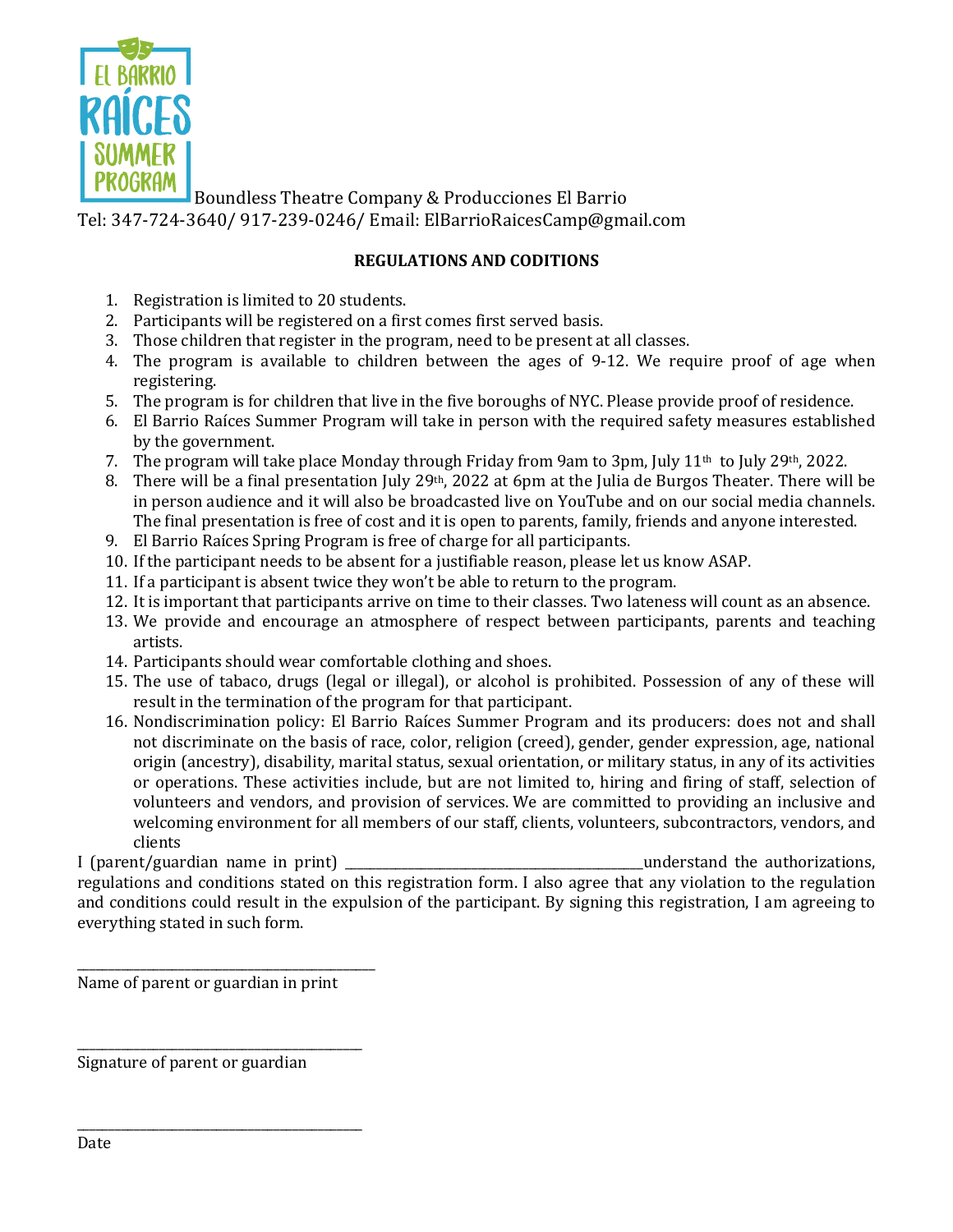

### Boundless Theatre Company & Producciones El Barrio Tel: 347-724-3640/ 917-239-0246/ Email: ElBarrioRaicesCamp@gmail.com **El Barrio Raíces Summer Program Release and Waiver of Liability 2022**

#### **Parental Consent**

I give consent for my child to participate in all the activities provided by El Barrio Raíces Summer Program, and I execute the above Release and Waiver of Liability on their behalf.

**Participants name:** The same of birth:

#### Program dates for El Barrio Raíces Summer Program: July 11<sup>th</sup>-29<sup>th</sup>, 2022

**Location:** Julia de Burgos Performance and Arts Center 1680 Lexington Ave, NY NY

This is a legally binding Consent Form and Release of Liability made voluntarily by me, the undersigned Releaser, on my own behalf, and on the behalf of my heirs, executors, administrators, legal representatives and assigns to Boundless Theatre Company and Producciones El Barrio, Hispanic Federation, and its sponsors (hereinafter El Barrio Raíces Spring Program)

The undersigned hereby acknowledges that participation in the above-named activity involves inherent risk of physical injury and assumes all such risks. The undersigned hereby agrees that for the sole consideration of El Barrio Raíces Summer Program allowing the undersigned to participate in the above named activity and hereby release and forever discharge El Barrio Raíces Summer Program, Boundless Theatre Company, Producciones El Barrio, Hispanic Federation, its sponsors, their prospective board of directors and employees of any and all claims, demands, rights and causes of action of whatever kind of nature, arising from and by reason of any and all known and unknown, foreseen and unforeseen bodily and personal injuries, damage to property, and the consequence thereof, resulting from participation in or in any way connected with the above named activity.

#### **Consent for treatment**

I hereby give my consent to have the above applicant treated by emergency medical personnel, a physician, or surgeon, in case of sudden illness or injury while participating at the El Barrio Raíces Summer Program. It is understood that Boundless Theatre Company, Producciones El Barrio and Hispanic Federation, will provide no medical insurance for such treatment, and that the cost thereof will be at my expense. In an emergency, I acknowledge that I am solely responsible for all medical and other costs arising out of bodily injury or any loss sustained through participation in El Barrio Raíces Summer Program and its activities.

By the execution of this agreement, I accept and assume full responsibility for any and all injuries, damages, and losses of any type, which may occur to me or/and my child, and I hereby fully and forever release and discharge El Barrio Raíces Summer Program and its producers: Hispanic Federation, Boundless Theatre Company, and Producciones El Barrio, its officers, sponsors, employees, and insurers including any self-insurance funds of the state for any and all claims, demands, damages, rights of action, present and future, whether the same be known or unknown, anticipated or unanticipated, resulting from or arising out of my participation in this class.

#### I have read and understood the foregoing Release and Waiver of Liability and parental consent form, and agree **to all of its terms and conditions.**

\_\_\_\_\_\_\_\_\_\_\_\_\_\_\_\_\_\_\_\_\_\_\_\_\_\_\_\_\_\_\_\_\_\_\_\_\_\_\_\_\_\_\_\_\_ \_\_\_\_\_\_\_\_\_\_\_\_\_\_\_\_\_\_\_\_\_\_\_\_\_\_\_\_\_\_\_\_\_

Name of parent or guardian

\_\_\_\_\_\_\_\_\_\_\_\_\_\_\_\_\_\_\_\_\_\_\_\_\_\_\_\_\_\_\_\_\_\_\_\_\_\_\_\_\_\_\_\_\_\_\_

Signature of parent or guardian Date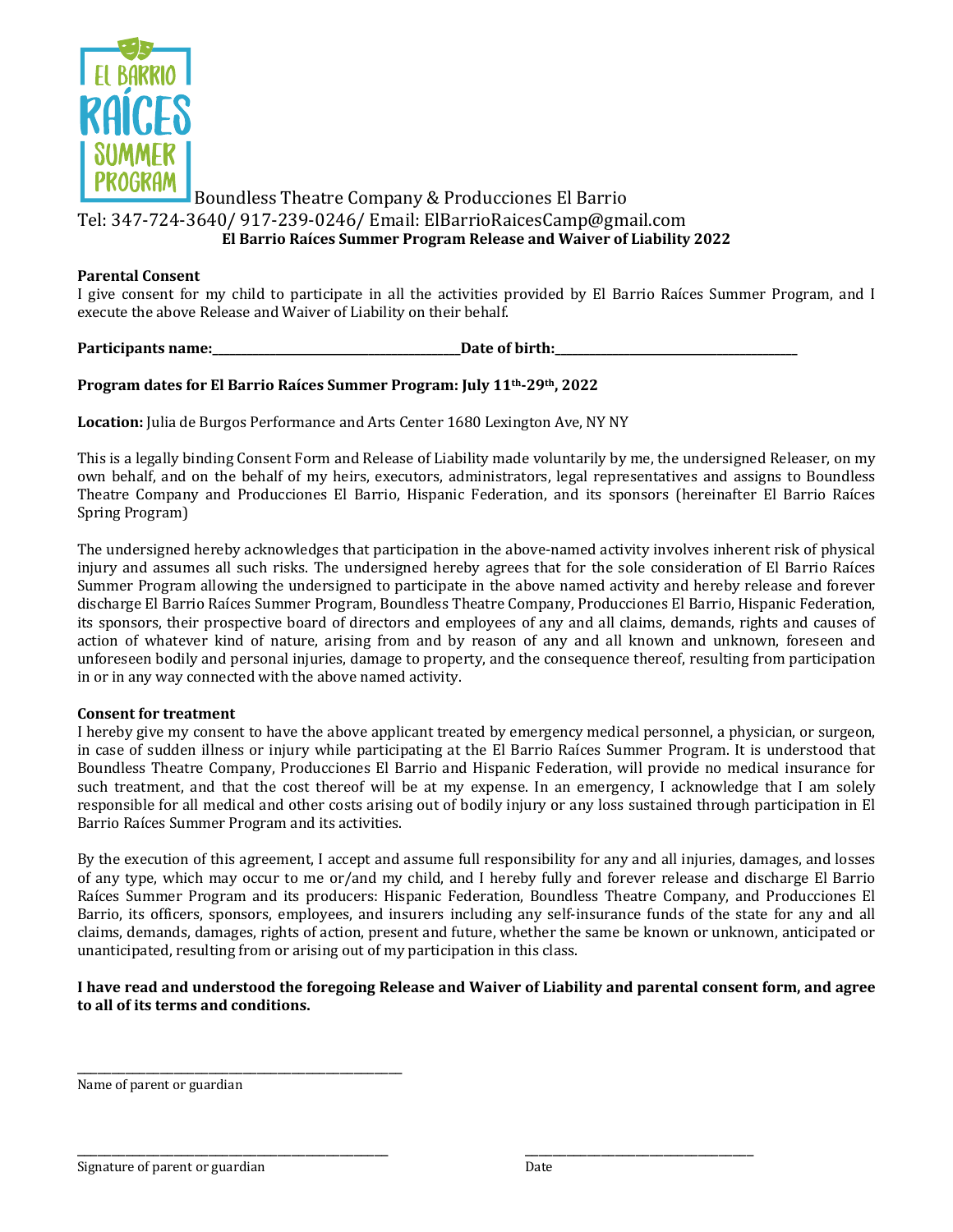

### Boundless Theatre Company & Producciones El Barrio Tel: 347-724-3640/ 917-239-0246/ Email: ElBarrioRaicesCamp@gmail.com **Waiver and Release Form for El Barrio Raíces SummerProgram 2022**

#### Photo Release Form for Minor Children

I\_\_\_\_\_\_\_\_\_\_\_\_\_\_\_\_\_\_\_\_\_\_\_\_\_\_\_\_\_\_\_\_\_\_\_\_\_\_\_\_\_\_\_\_\_\_\_\_\_\_\_\_\_\_\_\_\_\_\_\_\_\_\_\_\_\_\_\_\_hereby authorize "El Barrio Raíces Summer Program" to publish the photographs taken of me and/or the undersigned minor children, and our names, for use in the promotion of events and for archival purposes, in print and on the following websites, Facebook pages, Twitter, and Instagram: Boundless Theatre Company Inc., Producciones El Barrio and Hispanic Federation. I release Boundless Theatre Company Inc., Hispanic Federation, and Producciones El Barrio, from any expectation of confidentiality for the undersigned minor children and myself and attest that I am the parent or legal guardian of the children listed below and that I have the authority to authorize Boundless Theatre Company Inc. , Hispanic Federation, and Producciones El Barrio, to use their photographs and names. I acknowledge that since participation in publications and websites produced by Boundless Theatre Company Inc, Hispanic Federation, and Producciones El Barrio is voluntary, neither the minor children nor we will receive financial compensation. I further agree that participation in any publication and website produced by Boundless Theatre Company Inc., Hispanic Federation, and Producciones El Barrio confers no rights of ownership whatsoever. I release Boundless Theatre Company Inc., Hispanic Federation, and Producciones El barrio, its contractors, sponsors, and its employees from liability for any claims by me or any third party in connection with my participation or the participation of the undersigned minor children.

Print name of parent or guardian\_\_\_\_\_\_\_\_\_\_\_\_\_\_\_\_\_\_\_\_\_\_\_\_\_\_\_\_\_\_\_\_\_\_\_\_\_\_\_\_\_\_\_\_\_\_\_\_\_\_\_\_\_\_\_\_\_\_\_\_\_\_\_\_\_\_\_\_\_\_\_\_\_\_\_\_\_\_\_\_\_\_\_\_\_\_\_

Address\_\_\_\_\_\_\_\_\_\_\_\_\_\_\_\_\_\_\_\_\_\_\_\_\_\_\_\_\_\_\_\_\_\_\_\_\_\_\_\_\_\_\_\_\_\_\_\_\_\_\_\_\_\_\_\_\_\_\_\_\_\_\_\_\_\_\_\_\_\_\_\_\_\_\_\_\_\_\_\_\_\_\_\_\_\_\_\_\_\_\_\_\_\_\_\_\_\_\_\_\_\_\_\_\_\_\_\_\_\_\_\_\_\_\_\_

Date and the set of  $\sim$ 

Name and age of minor child:

Name:

Age: \_\_\_\_\_\_\_\_\_\_\_\_\_\_\_\_\_\_\_\_\_\_\_\_\_\_\_\_\_\_\_\_\_\_\_\_\_\_\_\_\_\_\_\_\_\_\_\_\_\_\_\_\_\_\_\_\_\_\_\_\_\_\_\_\_\_\_\_\_